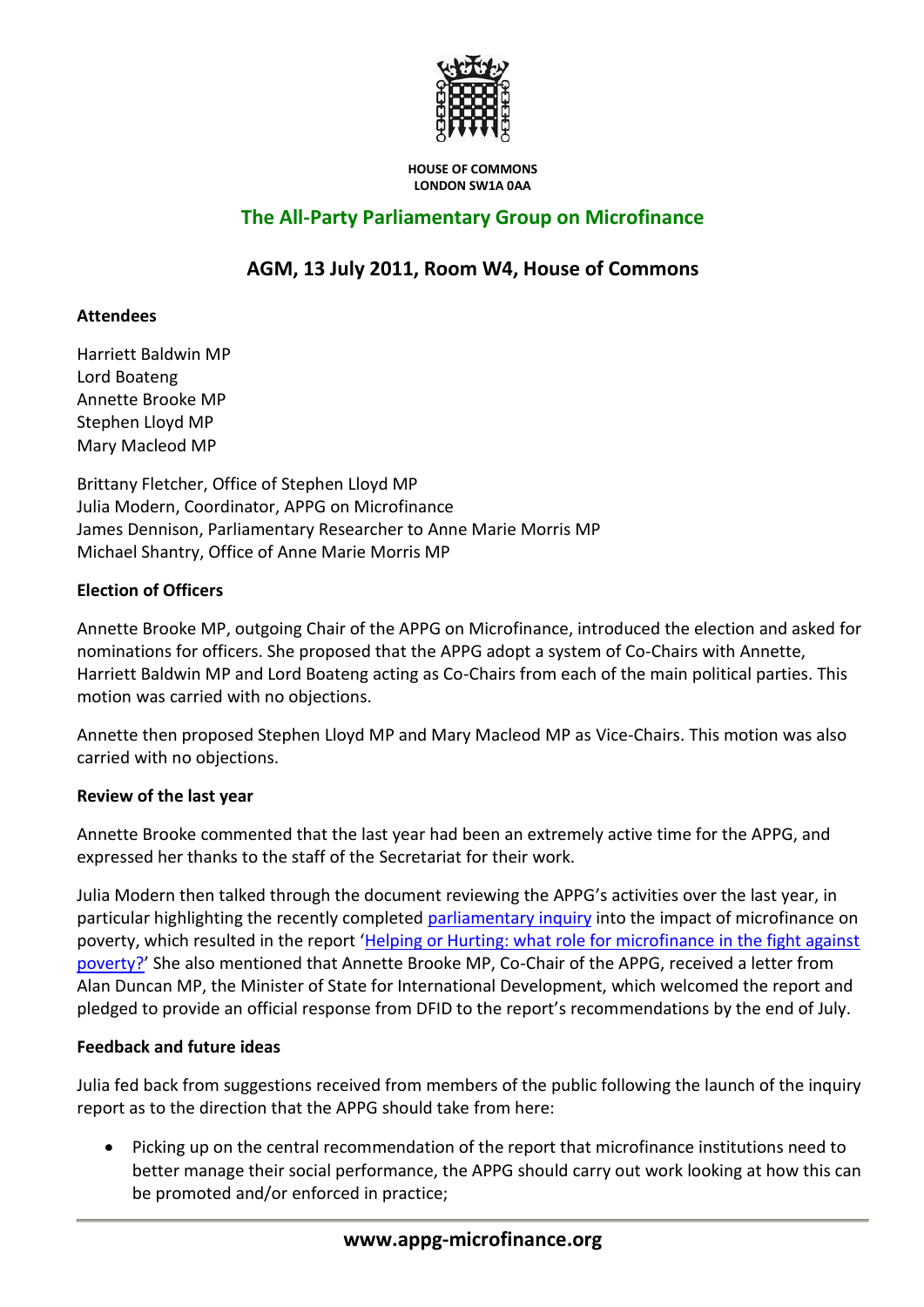- We should us the report as leverage to influence key international bodies such as the UN to promote better microfinance practices;
- We should continue working on innovation in microfinance, particularly following the inquiry's finding that the sector is unbalanced and services other than credit – particularly savings and insurance – need to be scaled up.
- More attention should be paid to gender issues. Although the inquiry did address gender, Dr Susan Johnson who spoke at the launch of the report felt that it did not go far enough.
- Fragile states: DFID is planning to dramatically increase its support for microfinance in fragile states. We looked into this issue in the inquiry and found that this is a very complex issue which we were not able to fully address with the resources and time available.
- Islamic microfinance, which is a growth area in the sector and raises some unique and interesting issues.
- The links between different economic sectors, particularly how microentrepreneurs can be supported to move into the small and medium enterprise sector and how links between microentrepreneurs and new markets can be supported. Again this was an area covered in the inquiry, with particular recommendations from participants in the oral evidence sessions and launch that the APPG pay more attention to it.

There was broad agreement that the APPG should leverage the report and carry out lobbying on social performance management and potentially accreditation. Annette mentioned that if Sam Daley-Harris passes through the UK we could ask him to speak on the accreditation issue and Julia mentioned involving the Social Performance Taskforce and other groups.

Lord Boateng picked up on the issue of fragile states. He mentioned the case of Somaliland, describing it as a brave enclave in the chaos of Somalia, and asked how we can assist DFID in bringing functioning financial markets to fragile states. Stephen is also keen to work on this issue because it is a departure for DFID. He suggested trying to get a speaker from BRAC Afghanistan. Julia raised the issue of resources and explained that due to the complexity of the issue it will need quite a lot of input to be done properly. Ideally this would involve a visit to microfinance programmes in a fragile state. It was suggested that the bulk of this work be delayed until next year, and that we try to mobilise additional resources to support it.

Brittany Fletcher asked about connections to the current disastrous drought in the Horn of Africa and asked how the issue of microinsurance intersects with food security and if we could get involved in the debate around this issue.

James Dennison asked whether the APPG focuses exclusively on domestic microfinance or whether it also covers microfinance in the UK. Stephen Lloyd responded to say that until now the focus has been on microfinance internationally, but that he would be very interested in integrating microfinance in the UK into the APPG's work because he believes there are areas in his constituency where microfinance could provide help. James said that Anne Marie Morris MP would be very interested in the group if it does work on the UK as well. Julia commented that the reason we have focused almost exclusively on international issues thus far is the limitations on capacity of the group, which has just a part-time secretariat provided by RESULTS UK, which is an international development charity. The conclusion was that the group would like to work on UK issues as well but this would require further resources – for example the APPG on TB has a full-time staff member acting as the secretariat and covers both international and UK TB.

Stephen asked whether the APPG should get more involved in supporting Muhammad Yunus in his persecution by the Bangladesh government. Annette responded that she had not wanted to take a very